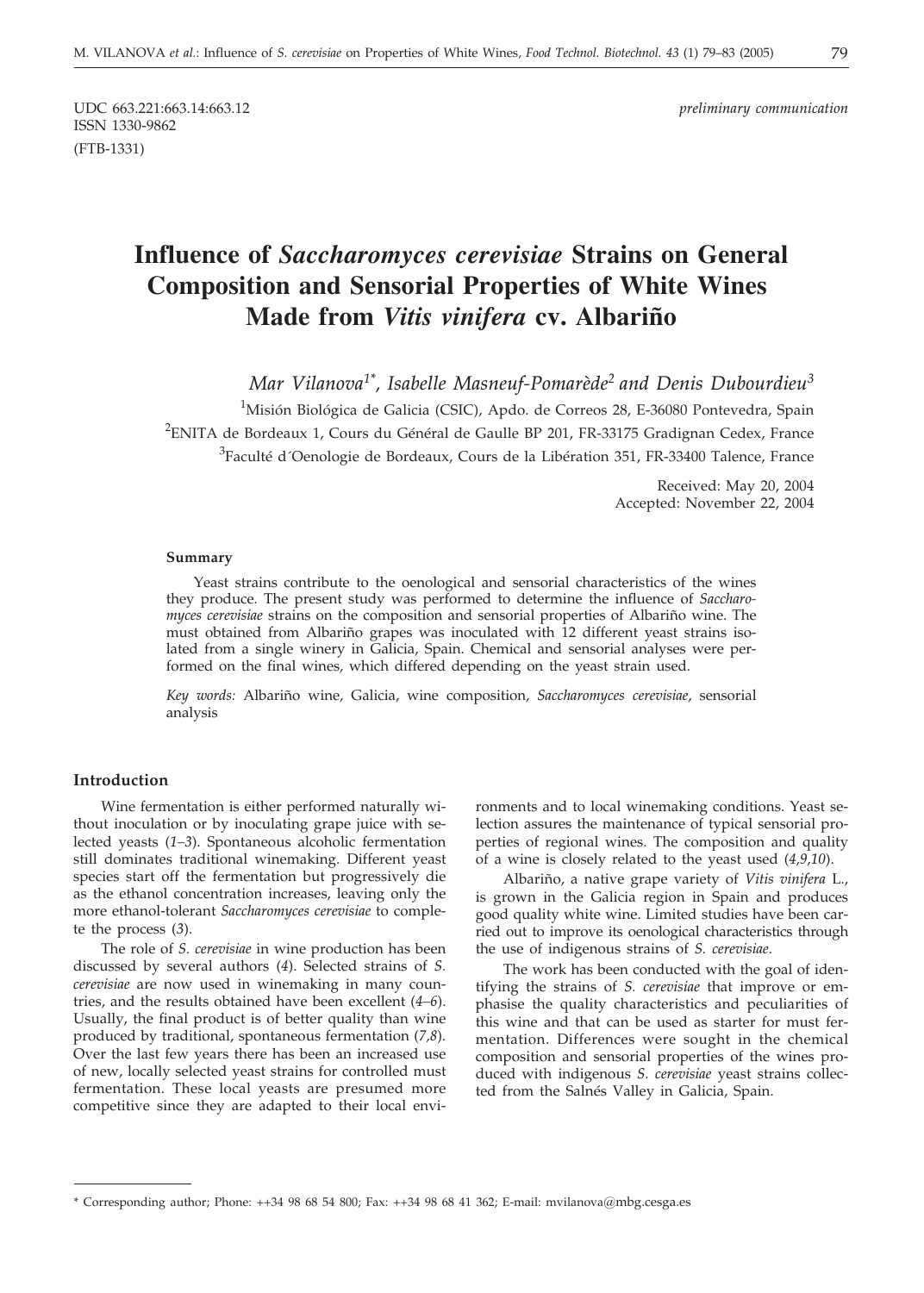## **Materials and Methods**

#### *Yeast strains*

The indigenous *S. cerevisiae* yeast strains used in this study belonged to our laboratory collection. All were originally isolated from a single winery in the Salnés Valley, Galicia, at different fermentation stages over 2 vintages. The different strains were designated from AS1 to AS12.

## *Electrophoretic karyotype analysis*

## Sample preparation

After 8 h of growth at 30  $^{\circ}$ C on yeast extract/peptone/glucose (YPG) medium, chromosomal DNA was prepared in agarose plugs following the method of Bellis *et al*. (*11*).

#### Electrophoretic conditions

Electrophoresis was performed in 0.8 % agarose gels using a Pharmacia-LKB (Pulsaphor) apparatus, the function of which is based on the contour homogeneous electric field (CHEF) principle (*12*). The electrophoretic conditions were: migration at 10  $\degree$ C, 1×TBE (Tris Sigma 7–9 90 mM, boric acid 90 mM, EDTA 2 mM, pH=8) as the migration buffer, 165 V, with a pulsed-time programme of 90 s for 20 h, 100 s for 12 h, 120 s for 12 h, and 30 s for  $4 h$ 

#### *Fermentation*

Must from *Vitis vinifera* cv. Albariño was collected from a winery in Galicia and transported to the laboratory refrigerated at 8 °C. Prior to fermentation it was centrifuged (10 000  $\times$  *g* for 20 min) and sterilised by membrane filtration through a Millipore system (0.45 mm membrane). The initial sugar concentration was 190 g/L and the pH was 3.1.

Yeast cells were cultured in liquid yeast extract/peptone/dextrose (YEPD) medium and washed twice with cold, sterile, distilled water. These cells were centrifuged (10 000  $\times$  *g*) and the pellet resuspended in sterile grape juice. The number of yeast cells was counted using a counting chamber (*13*); the final inoculum used for the fermentations was  $5 \cdot 10^6$  cells/mL.

Fermentations were performed in 16-L glass vessels containing 10 L of cv. Albariño grape juice at 18 °C for 15 days. Sugar content was measured daily. At the end of fermentation the musts were centrifuged and sulphur dioxide added (50 mg/L). A centrifuged sample of 1 L of each wine was taken for analysis.

#### *Chemical analysis*

To compare the influence of different yeasts, the following measurements were made, all according to EU methods for the analysis of wines (*14*): ethanol content (by distillation of wine that was made alkaline by a suspension of calcium hydroxide); total acidity (by titration with bromothymol blue as an indicator), volatile acidity (by titration of the volatile acids separated from the wine by steam distillation and titration of the distillate), total dry extract (by measurement with a densitometer), pH (measured with a pH meter), and reducing sugar content (by determination of glucose and fructose using an enzymatic method). Determinations were made in triplicate.

#### *Sensorial analysis*

Three months after the end of fermentation, the wines were evaluated by a panel of 10 Rías Baixas (*Appellation Contrôlée*) wine tasters. Samples of 50 mL of the 12 wines at 14  $\rm{^{\circ}C}$  were evaluated according to the official Rías Baixas index card (Fig. 1). This card records the scores awarded to wines according to their qualities and defects. Six variables (visual examination, aroma intensity, aroma quality, taste intensity, taste quality and harmony) were proposed for assessment, and a scale of 7 categories designed (excellent: 0–7, very good: 8–23, good: 24–44, correct: 45–52, ordinary: 53–78, defective: 79–90, eliminated: >90).

#### *Statistical analyses*

Differences among wines with respect to the above variables were assessed by one-way analysis of variance

|                       |           | Excellent      | $_{\rm good}$<br>Very | Good | Correct        | Ordinary | Defective | Eliminated | Punctuation | Observations |
|-----------------------|-----------|----------------|-----------------------|------|----------------|----------|-----------|------------|-------------|--------------|
| Visual<br>Examination |           | $\overline{0}$ |                       | 3    | $\overline{4}$ | 6        | 9         | $\infty$   |             |              |
| Aroma<br>test         | Intensity | $\theta$       | $\overline{2}$        | 6    | 8              | 12       | 18        | $\infty$   |             |              |
|                       | Quality   | $\mathbf{0}$   | $\overline{2}$        | 6    | 8              | 12       | 18        | $\infty$   |             |              |
| Taste<br>test         | Intensity | $\theta$       | $\overline{c}$        | 6    | 8              | 12       | 18        | $\infty$   |             |              |
|                       | Quality   | $\mathbf{0}$   | 3                     | 9    | 12             | 18       | 27        | $\infty$   |             |              |
| Harmony               |           | $\mathbf{0}$   | 3                     | 9    | 12             | 18       | 27        | $\infty$   |             |              |

**Fig. 1.** Card used in the sensorial evaluation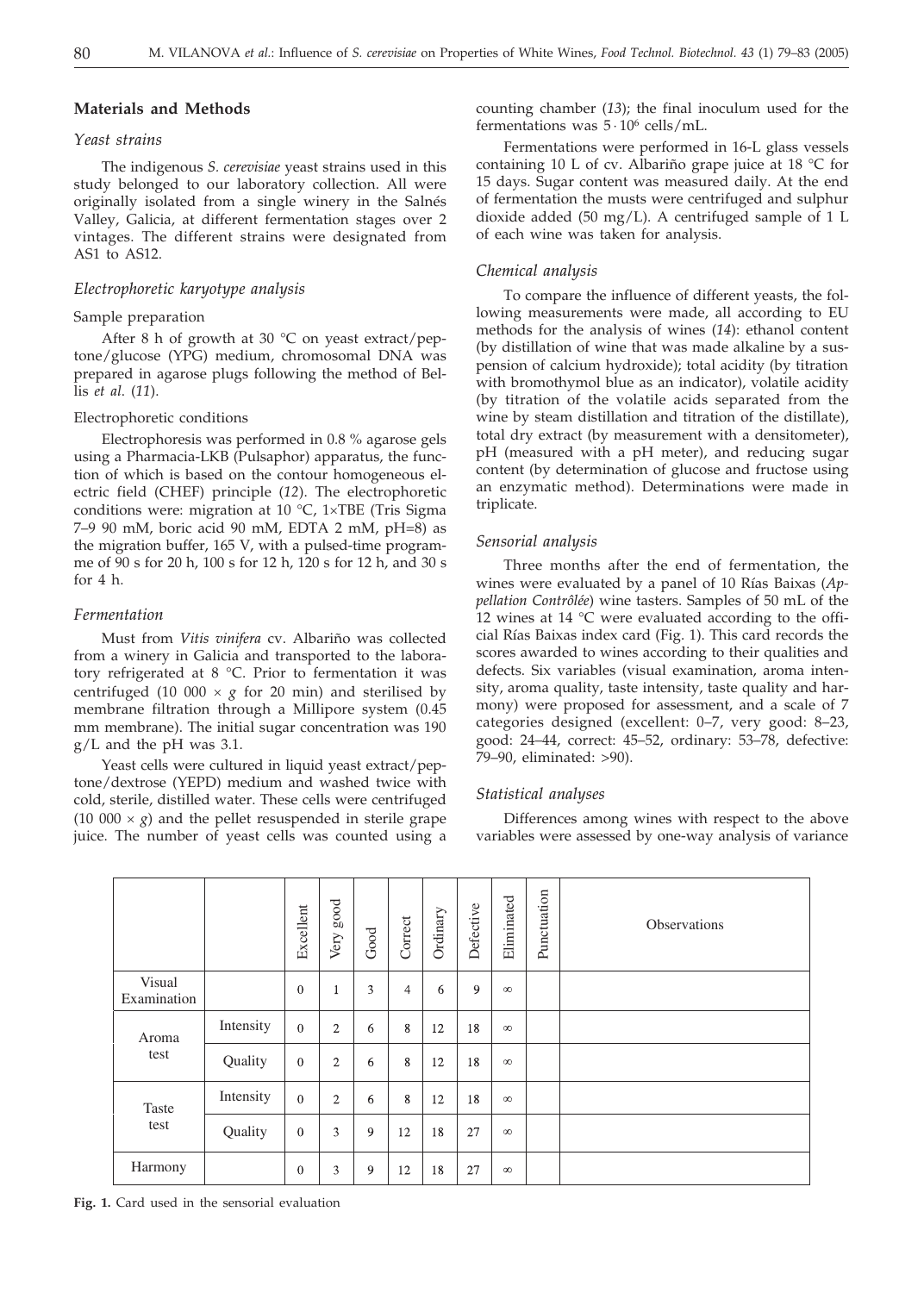(ANOVA) using the SAS statistical package (*15*). To establish the relationship between wine composition and fermentation with different yeast strains, principal component analysis (PCA) was performed.

## **Results and Discussion**

## *Yeast strains*

Different karyotypes obtained by pulse field electrophoresis of the indigenous *S. cerevisiae* strains are shown in Fig. 2.

**AS1 AS2** AS3 AS4 AS5 AS6 AS7 AS8 AS9 AS10 AS11 AS12



**Fig. 2.** Chromosome profiles of the *S. cerevisiae* strains

## *General wine composition*

Table 1 shows the mean values of the chemical compounds in Albariño wines fermented with the different yeast strains. The variables related to fermentation vigour were ethanol production and sugar remaining after the fermentation. Wines were fermented to dryness; the remaining concentrations of reducing sugar were less than  $1.2$  g/L. Six yeast strains (AS4, AS5, AS9-AS12) consumed practically all the initial sugar provided, one of the most important criteria for selecting a yeast. AS4 and AS7 strains showed high ethanol production capacity – 11.5 and 11 % respectively, which is of interest in the production of high quality wines.

Total acidity of the wines was relatively high (between 7.5 and 8.4 g/L), typical of this grape variety in Galicia. The wine inoculated with AS4 yeast strain showed the lowest acidity  $(7.5 \text{ g/L})$ , providing a more balanced wine.

Fig. 3 shows the results of PCA analysis. The wines fermented with different yeast strains were well differentiated. The first two principal components accounted for 46.78 and 20.74 % of the variance, respectively (together they explain over 67 % of the total variance).

The variables that contributed most to the first component were total acidity and pH, and were located on the positive side of axis 1. Ethanol production fell on the negative side of the same axis. The second principal component was defined by volatile acidity. The space defined by two principal components shows very good separation between different wines. Four clearly defined groups of wines were obtained. The one obtained by the wine fermented with *S. cerevisiae* AS4 was different from



Principal component 1

Principal component 1: total acidity and pH Principal component 2: volatile acidity

**Fig. 3.** Plot for the wines made with 12 *S. cerevisiae* yeast strains (from AS1 to AS12) in the plane defined by the first two principal components obtained by PCA analysis of the chemical compounds

Table 1. Comparative study of the chemical compounds obtained by microvinification of Albariño grape must by 12 *S. cerevisiae* yeast strains

| Yeast strain    |                | $\gamma/(g/L)$   | $\varphi$ (ethanol) | pH              |                 |                |
|-----------------|----------------|------------------|---------------------|-----------------|-----------------|----------------|
|                 | Total acidity  | Volatile acidity | Reducing sugars     | Extract         | $\frac{0}{0}$   |                |
| AS <sub>1</sub> | $8.2 \pm 0.00$ | $0.3 \pm 0.00$   | $1.1 \pm 0.00$      | $24.7 \pm 0.10$ | $10.9 \pm 0.00$ | $3.6 \pm 0.00$ |
| AS <sub>2</sub> | $8.6 \pm 0.10$ | $0.2 \pm 0.00$   | $1.2 \pm 0.00$      | $24.5 \pm 0.10$ | $10.8 \pm 0.00$ | $3.6 \pm 0.00$ |
| AS <sub>3</sub> | $8.2 \pm 0.34$ | $0.3 \pm 0.00$   | $1.1 \pm 0.00$      | $24.7 \pm 0.10$ | $10.9 \pm 0.00$ | $3.6 \pm 0.00$ |
| AS <sub>4</sub> | $7.5 \pm 0.10$ | $0.2 \pm 0.00$   | $1.0 \pm 0.00$      | $23.9 \pm 0.10$ | $11.5 \pm 0.00$ | $3.5 \pm 0.00$ |
| AS <sub>5</sub> | $8.2 \pm 0.00$ | $0.2 \pm 0.00$   | $1.0 \pm 0.00$      | $24.2 \pm 0.10$ | $10.9 \pm 0.00$ | $3.5 \pm 0.00$ |
| AS <sub>6</sub> | $8.1 \pm 0.10$ | $0.3 \pm 0.10$   | $1.2 \pm 0.00$      | $23.8 \pm 0.10$ | $10.9 \pm 0.00$ | $3.6 \pm 0.00$ |
| AS <sub>7</sub> | $8.3 \pm 0.00$ | $0.2 \pm 0.00$   | $1.1 \pm 0.00$      | $24.8 \pm 0.10$ | $11.0 \pm 0.00$ | $3.6 \pm 0.00$ |
| AS <sub>8</sub> | $8.1 \pm 0.10$ | $0.3 \pm 0.02$   | $1.1 \pm 0.00$      | $24.6 \pm 0.10$ | $10.8 \pm 0.10$ | $3.6 \pm 0.00$ |
| AS <sub>9</sub> | $8.1 \pm 0.00$ | $0.3 \pm 0.00$   | $1.0 \pm 0.00$      | $24.2 \pm 0.10$ | $10.8 + 0.10$   | $3.6 \pm 0.00$ |
| AS10            | $8.4 \pm 0.10$ | $0.3 \pm 0.02$   | $1.0+0.00$          | $24.6 \pm 0.10$ | $10.9 + 0.00$   | $3.6 \pm 0.00$ |
| AS11            | $8.4 \pm 0.10$ | $0.3 \pm 0.00$   | $1.0 \pm 0.00$      | $23.9 \pm 0.10$ | $10.7 \pm 0.01$ | $3.6 \pm 0.00$ |
| AS12            | $8.4 \pm 0.03$ | $0.2 \pm 0.00$   | $1.0 \pm 0.00$      | $24.4 \pm 0.10$ | $10.9 \pm 0.00$ | $3.5 \pm 0.00$ |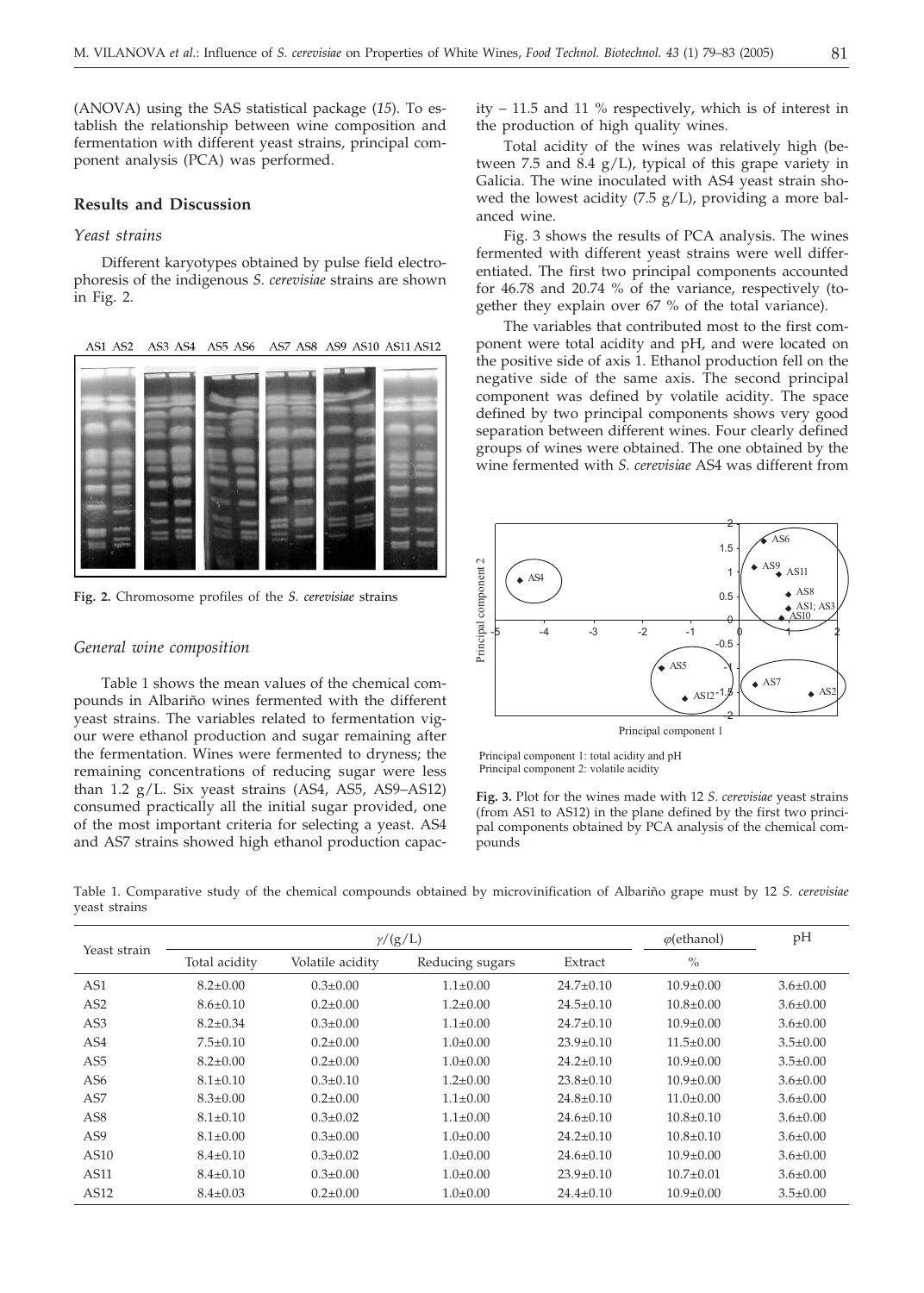the rest, with high ethanol concentration and low total acidity, characteristics of high quality wines.

#### *Sensorial evaluation*

Albariño is a young white wine, dominated by fruity and floral aromas (*16*). Fig. 4 shows the sensorial evaluation of wines made with different yeast strains. The wines fermented using AS11 and AS4 strains were the best since they received the lowest number of penalisation points*.* Their harmony and taste were noteworthy. In contrast, the wines produced by AS7 and AS10 strains were plain and received the worst assessment. In terms of the aroma evaluation alone, the least penalised wines were those obtained with strains AS4 and AS11.

In general, the results of the chemical and sensorial analyses indicate differences among the wines fermented with different yeast strains*.* Those made with strains



**Fig. 4.** Results of the sensorial analysis

AS4 and AS11 were the most highly valued, raising the possibility of their use in the production of good quality Albariño wines.

## **Conclusions**

PCA analysis showed that wines made with different strains of *S. cerevisiae* differ in their chemical and sensorial properties. The wine fermented with AS4 strain had the highest ethanol content and one of the lowest volatile acidities and total acidity contents, all favourable characteristics in quality white wines. The same wine was one of the most highly valued and received the highest score in taste testing; the tasters' decisions and the results of analytical quality were therefore in agreement. In contrast, the wines fermented with AS7 and AS10 strains were the most strictly penalised in sensorial analysis.

Chemical and sensorial analyses confirm that different strains of *S. cerevisiae* produce different wines. Some strains might be of use in the production of high quality

wines. The production of wines with different sensorial characteristics from the same grape variety could be of great commercial interest since a range of consumers can be satisfied.

#### **References**

- *1.* R.B. Boulton, V.L. Singleton, L.F. Bisson, R.E. Kunkee: *Principles and Practices of Winemaking,* Chapman and Hall, New York (1996) p. 603.
- *2.* P.X. Etiévant: Wine. In: *Volatile Compounds in Food and Beverages*, H. Maarse (Ed.), Marcel Dekker, New York (1991) pp. 483–546.
- *3.* C. Nurgel, H. Erten, A. Canbas, T. Cabaroglu, S. Selli, Influence of *Saccharomyces cerevisiae* strains on fermentation and flavor compounds of white wine made from cv. Emir grown in Central Anatolia, Turkey, *J. Ind. Microbiol. Biotechnol. 29* (2002) 28–33.
- *4.* H. Fleet, G.M. Heard: Yeast-Growth During Fermentation. In: *Wine Microbiology and Biotechnology,* G.M. Fleet (Ed.), Harwood Academic Publishers, Chur (1993) pp. 27–54.
- *5.* C. Nurgel, H. Erten, A. Canbas, T. Cabaroglu, S. Selli, Fermentative aroma in wines from *Vitis vinifera* cv. Kalecik Karasi in relation with inoculation with selected dry yeasts, *J. Int. Sci. Vigne Vin*, *3* (2003) 155–161.
- *6.* P. Estévez, M.L. Gil, E. Falqué, Effects of seven yeast strains on the volatile composition of Palomino wines, *Int. J. Food Sci. Technol. 39* (2004) 61–69.
- *7.* J.A. Regodón, F. Peréz, M.-E. Valdés, C. De Miguel, M. Ramirez, A simple and effective procedure for selection of wine yeast strains, *Food Microbiol*. *14* (1997) 247–254.
- *8.* J.M. Clemente-Jimenez, L. Mingorance-Cazorla, S. Martínez-Rodríguez, F.J. Las Heras-Vázquez, F. Rodríguez-Vico, Molecular characterisation and oenological properties of wine yeasts isolated during spontaneous fermentation of six varieties of grape must, *Food Microbiol. 21* (2004) 149– 155.
- *9.* T. Herraiz, G. Reglero, M. Herraiz, P.J. Martín-Alvárez, M. D. Cabezudo, The influence of the yeast and type of culture on the volatile composition of wines fermented without sulfur dioxide, *Am. J. Enol. Vitic. 41* (1990) 313–318.
- *10.* J.V. Gil, J.J. Mateo, M. Jiménez, A. Pastor, T. Huerta, Aroma compounds in wine as influenced by apiculata yeasts, *J. Food Sci. 61* (1996) 1247–1266.
- *11.* M. Bellis, M. Pages, G. Rozes, A simple and rapid method for preparing yeast chromosomes for pulse field gel electrophoresis, *Nucleic Acids Res. 15* (1987) 6749.
- *12.* D. Dubourdieu, V. Frezier, Application d´électrophorèse en champs pulsés à l´étude d´écologie des levures en fermentation spontanée, *Rev. Fr. Oenol*. *30* (1990) 37–40.
- *13.* H. Erten, I. Campbell, The production of low alcohol wines by aerobic yeasts, *J. Inst. Brew. 107* (2001) 207–217.
- *14.* European Union Commission Regulation (EEC) No. 2676/ 90, *Off. J. Europ. Comm*. *L 272* (1990).
- *15. SAS Institute Inc. SAS/STAT User's Guide, Version 6*, *Vols. 1 and 2* (4th ed.), SAS Institute INC., Cary (1990).
- *16.* E. Falqué, E. Fernández, D. Dubourdieu, Differentiation of white wines by their aromatic index, *Talanta, 54* (2000) 271–281.